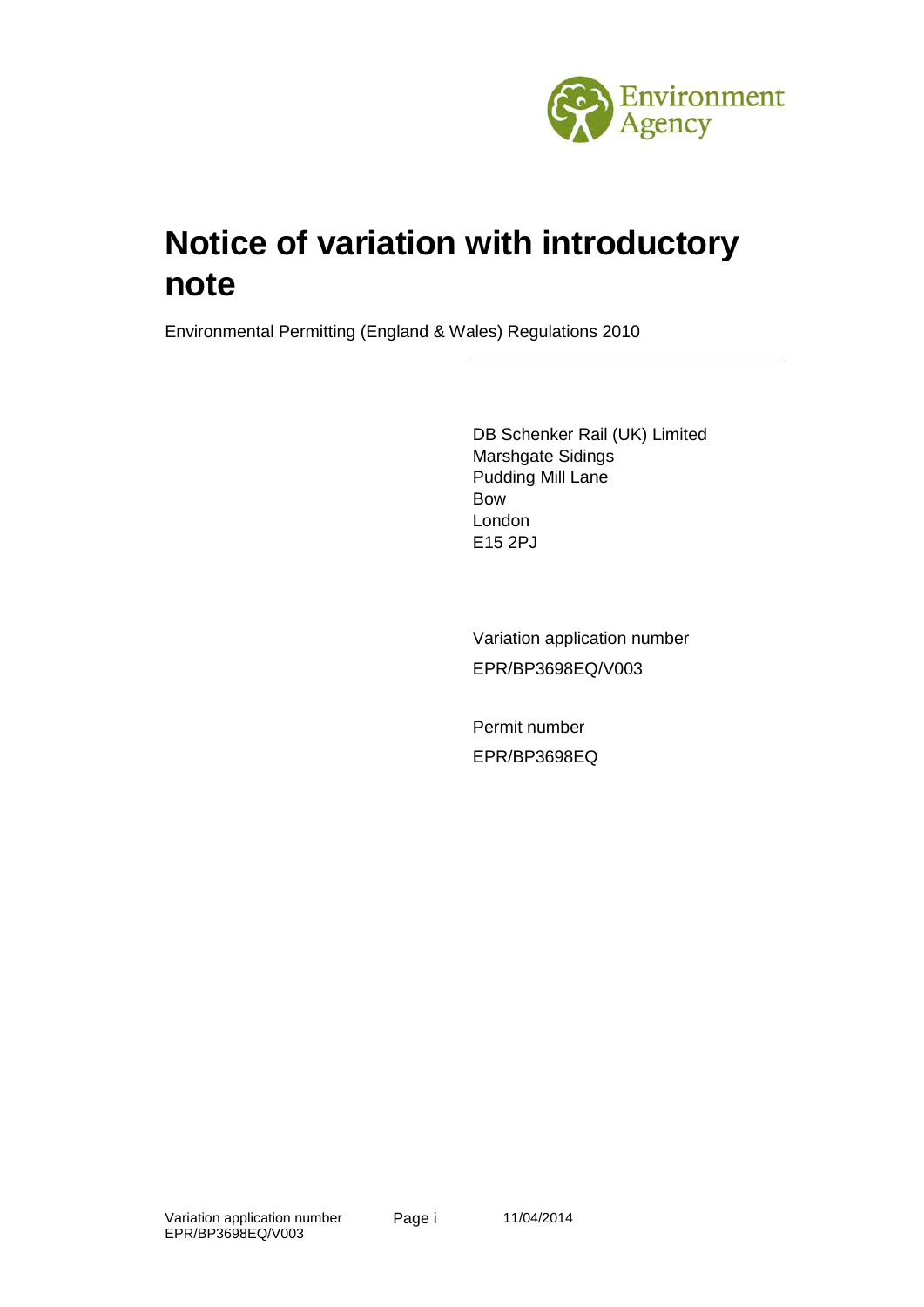## **Marshgate Sidings Permit number EPR/BP3698EQ**

### **Introductory note**

### **This introductory note does not form a part of the notice**

The following notice gives notice of the variation of an environmental permit.

This variation authorises the extension of the permit boundary. No changes have been made to the permit.

The schedules specify the changes made to the original permit.

The status log of a permit sets out the permitting history, including any changes to the permit reference number.

| <b>Status log of the permit</b> |            |                                        |
|---------------------------------|------------|----------------------------------------|
| <b>Description</b>              | Date       | <b>Comments</b>                        |
| Permit determined               | 14/02/2008 | Original permit issued to English,     |
| EAWML 100245                    |            | Welsh & Scottish Railway Ltd.          |
| Application                     | Duly made  | Application to lift the restriction on |
| EPR/BP3698EQ/V002               | 11/06/2010 | the source of waste accepted,          |
|                                 |            | increase annual throughput of the      |
|                                 |            | site and extend the range of           |
|                                 |            | wastes accepted. The operator          |
|                                 |            | name was also amended however          |
|                                 |            | the company registration number        |
|                                 |            | remained the same.                     |
| Variation determined            | 16/08/2010 | Varied permit issued.                  |
| EPR/BP3698EQ                    |            |                                        |
| Application                     | Duly made  | Application to extend the site         |
| EPR/BP3698EQ/V003               | 28/02/2014 | boundary                               |
| Variation determined            | 11/04/2014 |                                        |
| EPR/BP3698EQ                    |            |                                        |

End of introductory note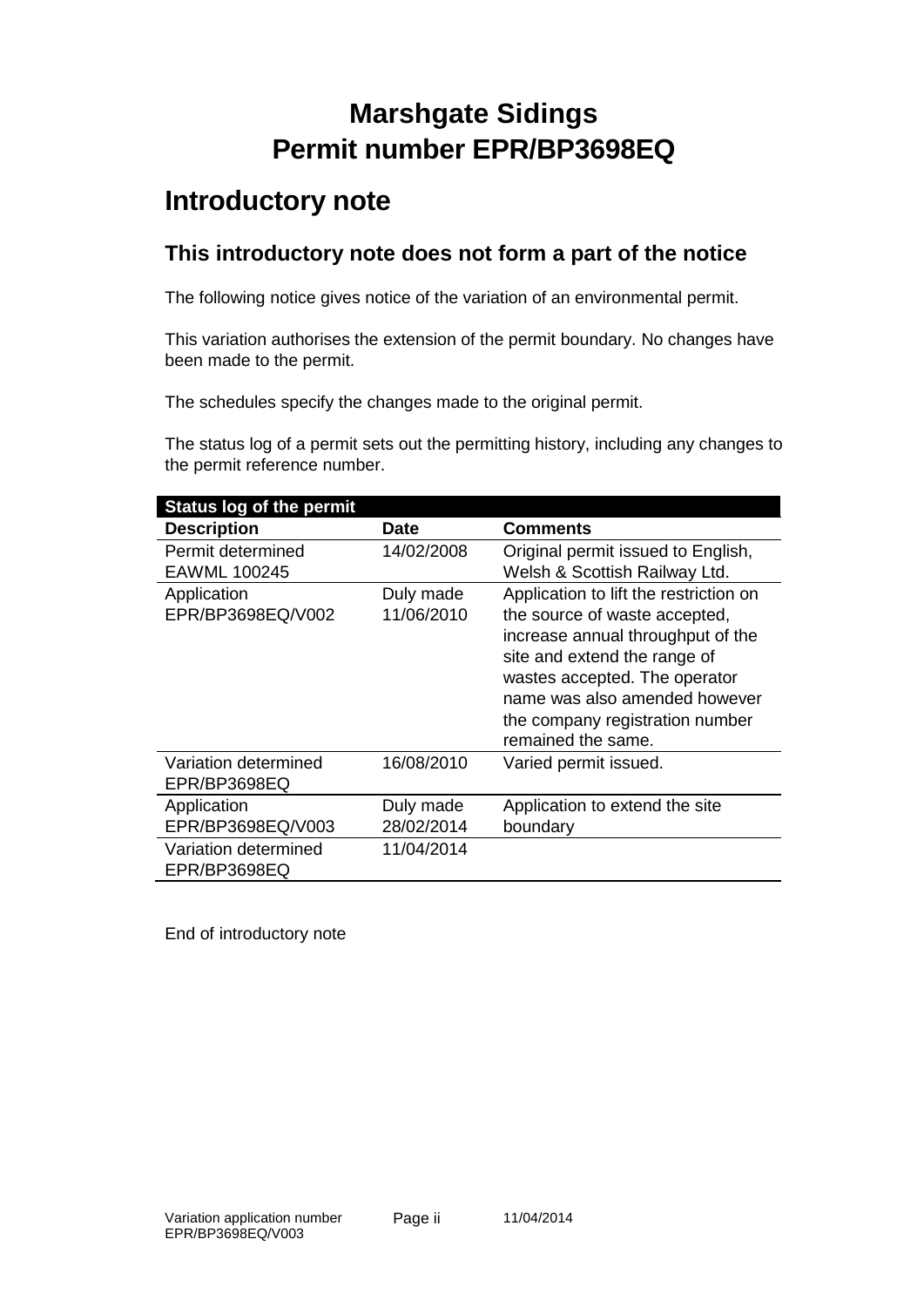### **Notice of variation**

Environmental Permitting (England and Wales) Regulations 2010

The Environment Agency in exercise of its powers under regulation 20 of the Environmental Permitting (England and Wales) Regulations 2010 varies

#### **Permit number EPR/BP3698EQ**

**issued to: DB Schenker Rail (UK) Limited** ("the operator")

whose registered office is

**Lakeside Business Park Carolina Way Doncaster South Yorkshire DN4 5PN**

company registration number 02938988

to operate a regulated facility at

**Marshgate Sidings Pudding Mill Lane Bow London E15 2PJ**

to the extent set out in the schedules.

The notice shall take effect from 11/04/2014.

Name Date **Date** 

| 11/04/2014<br><b>Katie Harwood</b> |  |  |
|------------------------------------|--|--|
|------------------------------------|--|--|

Authorised on behalf of the Environment Agency